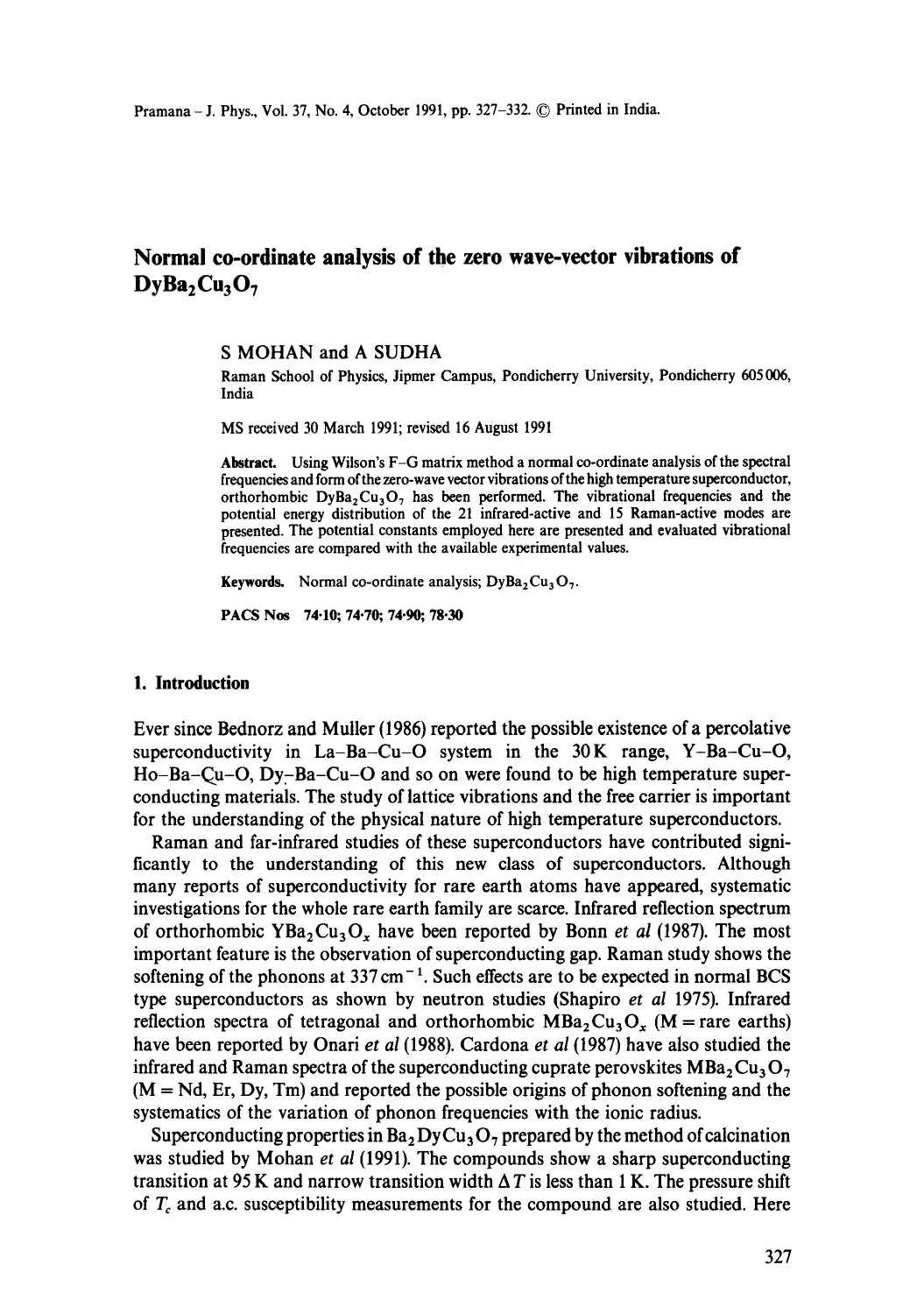we present the result of the normal coordinate analysis frequencies and form of zero-wave vector vibrations for the  $\text{DyBa}_2\text{Cu}_3\text{O}_x$  superconductor.

A number of lattice-dynamical calculations have been reported lately for the orthorhombic form (Thomsen 1983; Burns *et al* 1988; Kres *et al* 1988; Chaplot 1988; Bruesch and Buhrer 1988) which have yielded descriptions of the normal modes and phonon densities of states. Normal coordinate calculations, which are applicable to zero wave-vector normal mode analysis have the advantage over lattice-dynamical calculations. In normal coordinate calculations, non central forces such as those involved in angle bending can be readily treated. Normal coordinate calculations have been extensively used for various metal oxides (Husson *et al* 1979; Haeuseler 1981; Repelin *et al* 1979; Saine *et al* 1982; Vandenborre *et al* 1982) to study their vibrational analysis. The importance of angle-bending force constants is proportional to the covalency of the compound (Martin 1970) and clearly for copper-oxygen framework of the superconductor cited in title, with an estimated covalency (Pauling 1988) of 0-5, they should be considered.

# **2. Theoretical considerations**

The high  $T_c$  superconductor DyBa<sub>2</sub>Cu<sub>3</sub>O<sub>2</sub> crystallizes in the orthorhombic system which belong to the space group  $P_{mmm}(\overline{D}_{2h})$ . The orthorhombic unit cell of  $\text{DyBa}_2\text{Cu}_3\text{O}_7$  and numbering of atoms are shown in figure 1. The 13 atoms of the unit cell yield a total of 36 nonzero vibrational frequency modes. The symmetry species to which displacements of different sublattices belong are:



**Figure 1.** Orthorhombic unit cell of Dy  $Ba_2Cu_3O_7$ .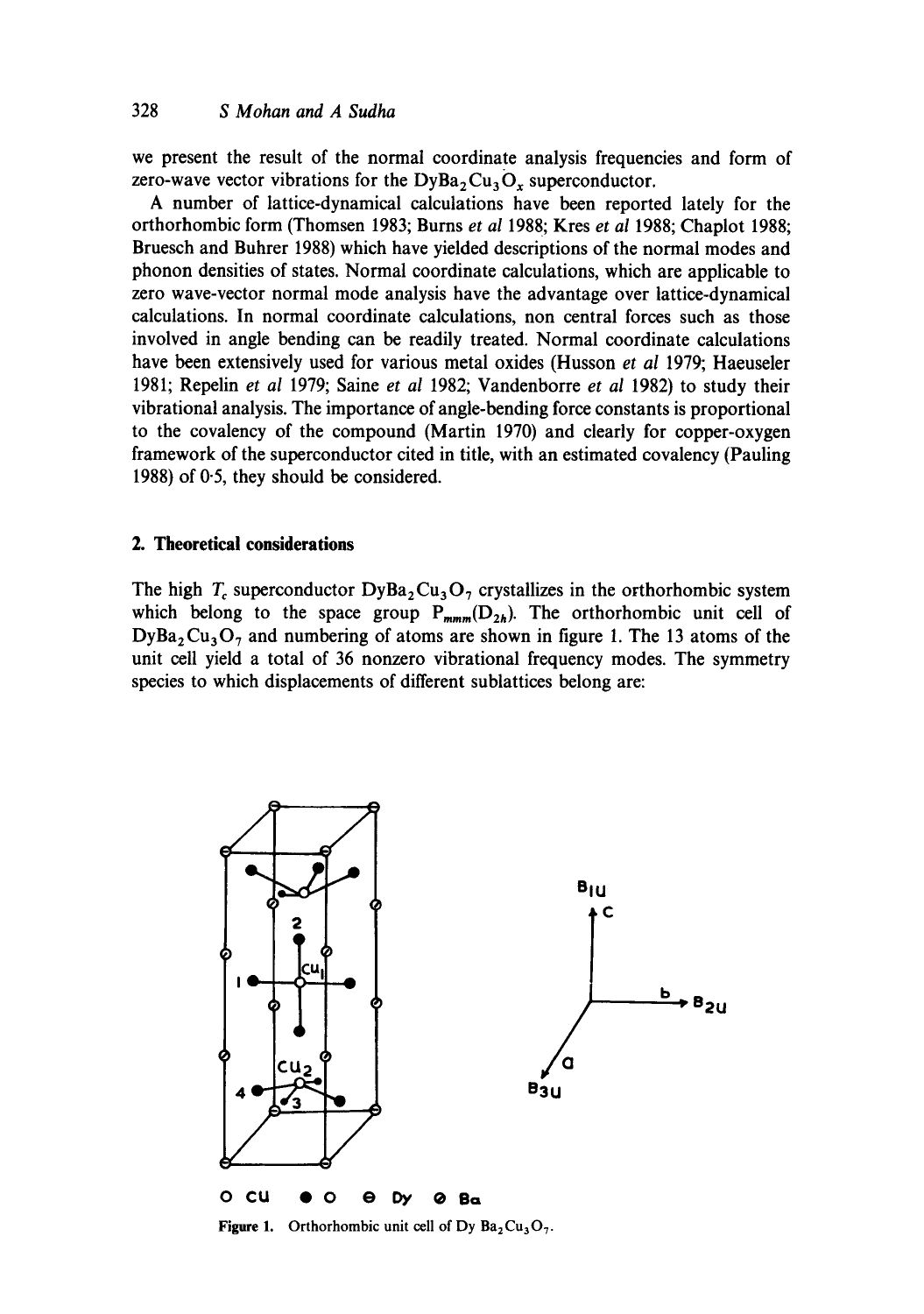| From motion of Dy atom                                                          |
|---------------------------------------------------------------------------------|
| From motion of 2 Ba atoms                                                       |
| From motion of 2 Cu atoms sand-<br>witched by Dy and Ba atoms                   |
| From motion of Cu atom surroun-<br>ded by 4 Ba atoms                            |
| From motion of O atoms between<br>the layers of Dy and Ba                       |
| From motion of 2 O atoms on the<br>Cu-O line along the C-axis                   |
| From motion of O atom on the<br>linear $Cu-O$ chain in the b-axis<br>direction. |
|                                                                                 |

Subtracting translational modes  $B_{1u} + B_{2u} + B_{3u}$ , the normal modes correspond to the irreducible representations as follows:

$$
\Gamma = 5A_g + 5B_{2g} + 7B_{1u} + 5B_{3g} + 7B_{2u} + 7B_{3u}.
$$

The species belonging to  $A_g$ ,  $B_{2g}$  and  $B_{3g}$  are Raman-active modes while  $B_{1u'}$ ,  $B_{2u'}$  and  $B_{3u}$  are infrared-active modes. The  $B_{1u}$  and  $A_g$  modes involve displacement along the crystallographic C-axis, the B<sub>2u</sub> band B<sub>3g</sub> modes along the b-axis and the B<sub>3u</sub> and  $B_{2a}$  modes along the a-axis.

A preliminary normal coordinate calculations of orthorhombic  $YBa<sub>2</sub>Cu<sub>3</sub>O<sub>7</sub>$  have been performed using the data given in table 1. The potential constants  $f_m(Y-O(3)) =$ 

| Potential<br>constants          | Bond type             | Distance<br>$(\AA)$ | Initial<br>value* |
|---------------------------------|-----------------------|---------------------|-------------------|
| ſ,                              | $Cu(1) - O(1)$        | 1.945               | $1-4$             |
| $f_b$                           | $Cu(1) - O(2)$        | 1.827               | 1.6               |
| ſ.                              | $Cu(2) - O(3)$        | 1.930               | 1.4               |
| $f_{\boldsymbol{d}}$            | $Cu(2) - O(4)$        | 1.964               | $1-4$             |
| ſ,                              | $Cu(2) - O(2)$        | 2.332               | $1-1$             |
| $f_{g}$                         | $Ba$ —O(1)            | 2.911               | 0.8               |
| ſ'n                             | $Ba - O(2)$           | 2.753               | 1·0               |
| $f_{\boldsymbol{k}}$            | $Ba$ —O(3)            | 2.945               | 0.8               |
| ſı                              | $Ba$ —O(4)            | 2.945               | 0.8               |
| $f_{\scriptscriptstyle{\sf m}}$ | $Dy - O(3)$           | $2-400$             | $1-0$             |
| $f_n$                           | $Dy - O(4)$           | 2.300               | $1-0$             |
| $f_{p}$                         | $Cu(2)$ — $Cu(2)$     | 3.374               | 0.5               |
| $f_{\pmb{\sigma}}$              | $O(1) - Cu(1) - O(2)$ |                     | 1.3               |
| $f_{\boldsymbol{\beta}}$        | $O(3) - Cu(2) - O(4)$ |                     | $1-3$             |
| ſ,                              | $O - Cu(1) - O$       |                     | 0.5               |
|                                 | Out of plane bending  |                     |                   |

Table 1. Force constants for  $DyBa<sub>2</sub>Cu<sub>3</sub>O<sub>7</sub>$ .

\*Force constant units are: Stretching  $10^2$ Nm<sup>-1</sup> and bending  $10^{-18}$ Nm rad<sup>-2</sup>.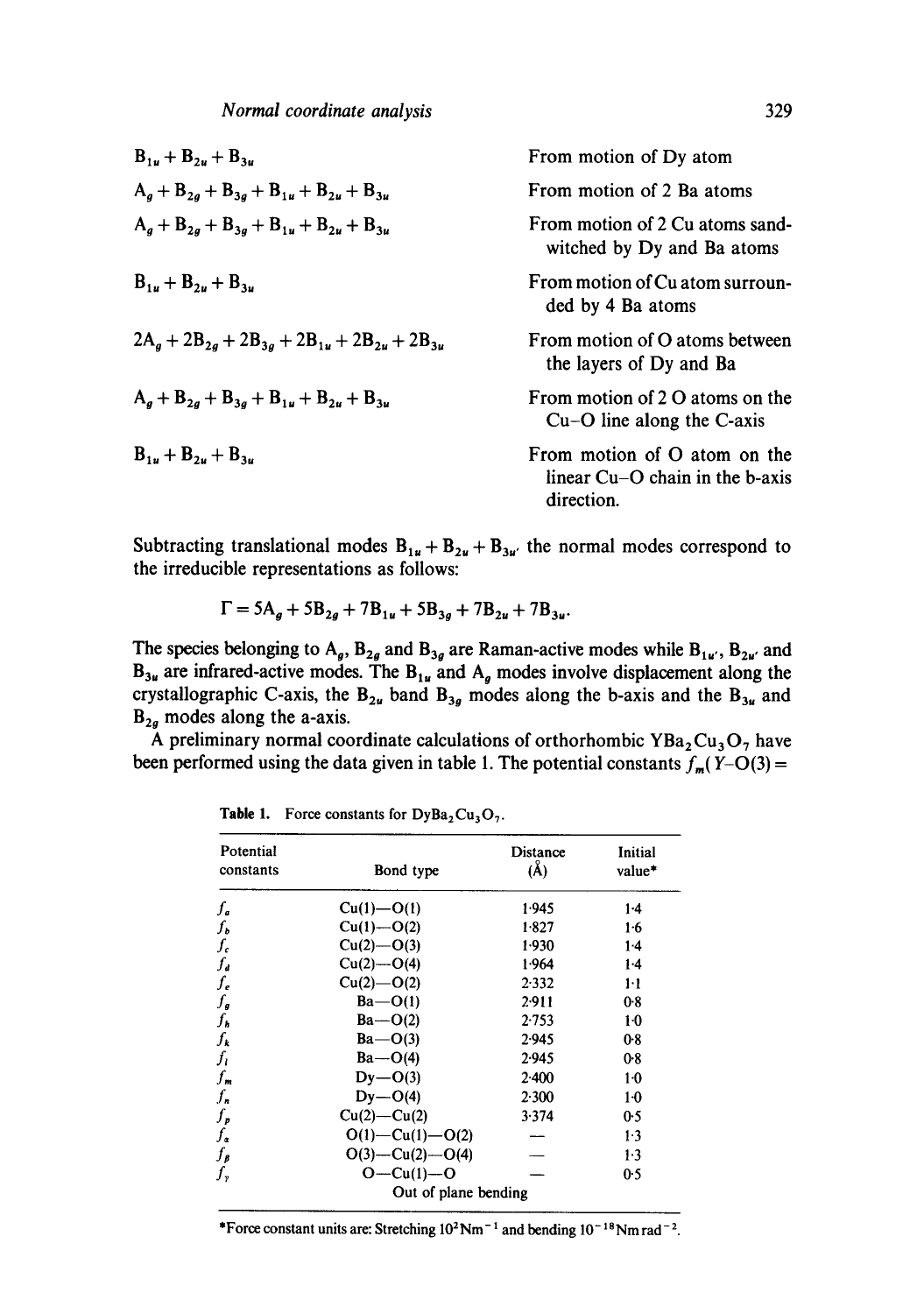| Table 2.                     | Calculated frequencies $(cm-1)$ for $Y-Ba-Cu-O$ . |          |           |
|------------------------------|---------------------------------------------------|----------|-----------|
| $A_g$                        | 121 (132)                                         | $B_{1u}$ | 122(130)  |
|                              | 157 (159)                                         |          | 209 (208) |
|                              | 351 (347)                                         |          | 184 (199) |
|                              | 378 (373)                                         |          | 313(319)  |
|                              | 509 (515)                                         |          | 417 (423) |
|                              |                                                   |          | 527(518)  |
|                              |                                                   |          | 565(555)  |
| $\mathbf{B}_{2g}$<br>73 (70) |                                                   | $B_{2u}$ | 145 (156) |
|                              | 156 (160)                                         |          | 104 (106) |
|                              | 351 (348)                                         |          | 211 (237) |
|                              | 481 (541)                                         |          | 357 (355) |
|                              | 565 (510)                                         |          | 451 (485) |
|                              |                                                   |          | 548 (534) |
|                              |                                                   |          | 573 (576) |
| $\mathbf{B}_{3g}$            | 91 (94)                                           | $B_{3u}$ | 75 (62)   |
|                              | 140(158)                                          |          | 120(115)  |
|                              | 440 (462)                                         |          | 221 (240) |
|                              | 502 (510)                                         |          | 304 (337) |
|                              | 551 (573)                                         |          | 369 (454) |
|                              |                                                   |          | 548 (555) |
|                              |                                                   |          | 142(138)  |

2.421 Å) and  $f_n(Y-O(4) = 2.38$  Å) are taken as  $0.77 \times 10^2$  Nm<sup>-1</sup> and  $0.79 \times 10^2$  Nm<sup>-1</sup> respectively. The programmes G-MAT and FPERT given by Fuhrer *et al* (1976) have been utilized for performing this calculation. It is interesting to note that the calculated frequencies listed in table 2 for  $Y-Ba-Cu-O$  system agree favourably with the experimental values which are given in parantheses.

Hence the same programme is used with the data given in table 1 to perform normal coordinate calculations of  $\text{DyBa}_2\text{Cu}_3\text{O}_7$ . The general agreement between the evaluated and the observed normal frequencies of the  $\text{DyBa}_2\text{Cu}_3\text{O}_7$  is good.

## **3. Result and discussion**

The G-matrix elements have been calculated from the equilibrium geometry as given in table 1. A simple valence force field was adopted to evaluate the vibrational frequencies of  $DyBa_2Cu_3O_x$ . The 16 initial force constants were taken from the related molecules. The Cu-O stretching, O-Cu-O bending force constants, Ba-O stretching force constants, Dy-O stretching force constants, Cu-O out of plane bending force constants are all taken from Bates and Eldridge (1987), Bates (1989). The initial force constants used in the present work are also given in table 1. The calculated frequencies and the potential energy distribution are given in table 2.

All the modes above 500 wave numbers are mainly described as Cu-O stretches. The wave number at 561 is mainly due to the symmetric Cu-O stretch while the rest of the vibrations are attributed to asymmetric stretch. These frequencies arise approximately around  $625 \text{ cm}^{-1}$ . These modes couple with Ba-O or Dy-O stretches to yield a higher frequency mode at  $550 \text{ cm}^{-1}$ . The former is due to the motion of Cu and adjacent Ba or Dy atoms in phase, while the latter is due to the motion in opposite direction.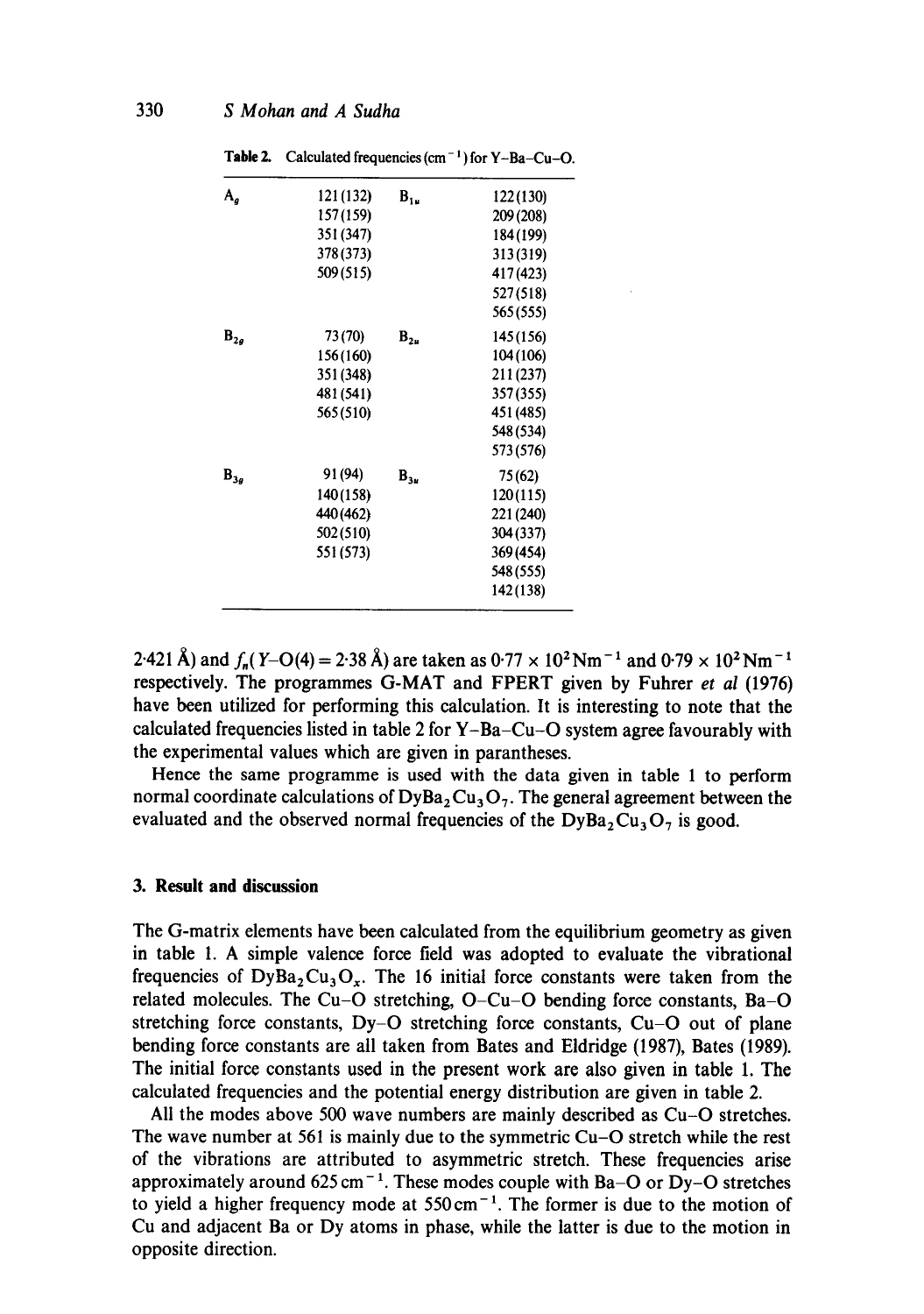| Symmetry<br>species | $v \, \mathrm{cm}^{-1}$ | Potential energy<br>distribution $\binom{6}{0}$ * | Symmetry<br>species | $v \, \mathrm{cm}^{-1}$ | Potential energy<br>distribution $(\%)^*$ |
|---------------------|-------------------------|---------------------------------------------------|---------------------|-------------------------|-------------------------------------------|
|                     | 567                     | $f_h(48) f_e(44)$                                 |                     | 445                     | $f_n(39)f_k(26)f_m(19)$                   |
|                     | 442 (440)               | $f_i(51)f_k(25)$                                  |                     | 270                     | $f_e(58) f_h(17)$                         |
| $A_{\sigma}$        | 430                     | $f_k(41)f_n(48)$                                  |                     | 212                     | $f_i(39)f_k(20)f_n(15)$                   |
|                     | 320(330)                | $f_p(62)f_a(20)f_e(15)$                           |                     | i 14                    | $f_a(28) f_a(18) f_a(14)$                 |
|                     | 149                     | $f_a(61)f_i(22)$                                  |                     | 640                     | $f_{\beta}(46)f_{e}(31)f_{m}(17)$         |
|                     | 628                     | $f_c(49) f_m(21) f_\beta(19)$                     |                     | 625                     | $f_a(84) f_a(18)$                         |
|                     | 580 (580)               | $f_c(74)$                                         |                     | 585                     | $f_a(79)$                                 |
| $B_{2g}$            | 474                     | $f_k(79)$                                         |                     | 558                     | $f_h(39)f_l(32)f_g(19)$                   |
|                     | 310(330)                | $f_{\beta}(59)f_{l}(24)$                          | $B_{2u}$            | 184                     | $f_a(54) f_b(21)$                         |
|                     | 158 (150)               | $f_a(49)f_n(32)$                                  |                     | 172                     | $f_m(55) f_g(28)$                         |
|                     | 641 (640)               | $f_c(52) f_c(28)$                                 |                     | 102                     | $f_{r}(56)f_{r}(28)$                      |
|                     | 585 (580)               | $f_c(64) f_n(19)$                                 |                     | 642                     | $f_{\beta}(46)f_{m}(21)f_{c}(15)$         |
| $B_{3g}$            | 569                     | $f_{\mu}(84)$                                     |                     | 590                     | $f_c(70) f_n(18)$                         |
|                     | 280                     | $f_{\rm g}(58) f_{\rm I}(22)$                     |                     | 518                     | $f_{\rm h}(75)$                           |
|                     | 111                     | $f_g(39)f_m(24)f_l(14)$                           | $B_{3u}$            | 441                     | $f_{\rm g}$ (64) $f_{\rm g}$ (17)         |
|                     | 641                     | $f_b(48) f_g(20) f_m(24)$                         |                     | 192                     | $f_{y}(71)$                               |
|                     | 551                     | $f_{b}(72)f_{b}(19)$                              |                     | 182                     | $f_n(52)f_8(40)$                          |
| $B_{1u}$            | 448                     | $f_k(46) f_{\alpha}(31)$                          |                     | 111                     | $f_i(68) f_a(21)$                         |

**Table 3.** Calculated frequencies for  $DyBa_2Cu_3O_7$ .

\*Contributions greater than 15% are included. Values in parantheses are the observed Raman frequencies.

Vibrational modes in the region 400 to 500 cm<sup>-1</sup> is generally attributed to Ba-O or Dy-O stretches. The present potential energy distribution confirms this conclusion (Bates *et al* 1989). The lower frequency modes involve small displacements of Ba-O or Dy-O or angular deformations of O-Cu-O angles. The evaluated frequencies are close to the available observed infrared and Raman frequencies, giving further support to the present assignment.

Further testing of the evaluated frequencies which are in the expected range confirm the correctness of an assignment for this compound. To check whether the chosen set of vibrational frequencies contributes maximum to the potential energy associated with normal-coordinate of the superconducting material, the potential energy distribution was calculated using the equation

$$
P.E.D. = (F_{ii}L_{ik}^2)/\lambda_k
$$

where P.E.D. is the combination of the ith symmetry coordinate to the potential energy of the vibration whose frequency is  $v_k \cdot F_{ii}$  = Potential constants,  $L_{ik} = L$  matrix elements and  $\lambda_k = 4\pi^2 C^2 v_k^2$ .

### **4. Conclusion**

The evaluated vibrational frequencies in the range 100 to 650 cm<sup> $-1$ </sup> have been assigned with same reliability in the present work. It is significant to note that the frequency observed in Raman and infrared supports the present centre of symmetry structure. Peaks reported at 150, 330, 440, 580 and  $640 \text{ cm}^{-1}$  agree well with the proposed assignment.